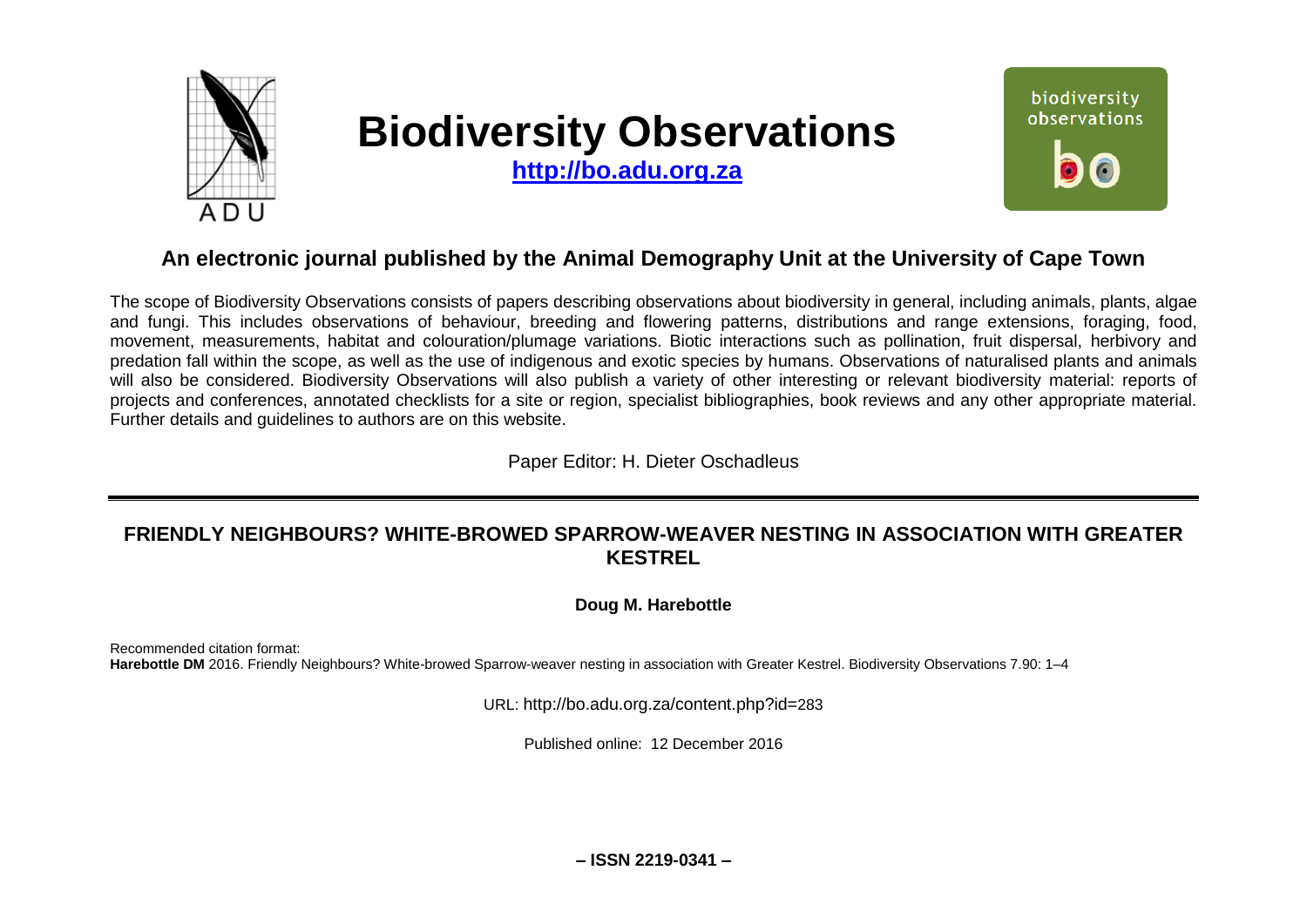

### **AVIAN BIOLOGY**

## **FRIENDLY NEIGHBOURS? WHITE-BROWED SPARROW-WEAVER NESTING IN ASSOCIATION WITH GREATER KESTREL**

*Doug M. Harebottle*

School of Natural and Applied Sciences, Sol Plaatje University, P/Bag X5008, Kimberley 8300, South Africa, doug.harebottle@spu.ac.za

Birds nesting in close proximity to other bird species or occupying the same nesting space is fairly well known but often poorly understood (Joubert 1932, Quinn and Ueta 2008). This commensalism usually implies that one or both species may benefit from the close association. Two primary reasons for these kinds of nesting associations are usually as a nest defence strategy (providing protection) or mutual vigilance helping to warn of impending threat (Quinn and Ueta 2008).

On 20 November 2016, while conducting a SABAP2 survey in Rooifontein Nature Reserve, outside Kimberley, a single Whitebrowed Sparrow–weaver (*Plocepasser mahali*) nest was seen lodged at the base of an active Greater Kestrel (*Falco rupicoloides*) nest (Figure 1). The entrance to the nest can be seen clearly in Figure1. The kestrel nest, which is an old Pied Crow (*Corvus albus*) nest and been active in the reserve for at least 10 years, is situated at the cross junction of two wooden poles that constitute the frame of a powerline pylon; the line runs close to the eastern boundary of the reserve. For the time permitted to observe the kestrel nest (2-3 minutes) no sparrow-weavers were observed flying in or out of the nest so it was not possible to ascertain the status of the nest but it was assumed to be active based on the activity of other sparrowweaver colonies in the area. The record has been submitted to

PHOWN (PHOtos of Weaver Nests) and the locality details are provided at [http://weavers.adu.org.za/phown\\_vm.php?vm=24740.](http://weavers.adu.org.za/phown_vm.php?vm=24740)



**Figure 1. A** single White-browed Sparrow-Weaver nest lodged at the base of a Greater Kestrel nest, 20 November 2016. A juvenile kestrel can be seen raising its head from the nest. (Photo: DM Harebottle).

I revisited the nest site on 29 November 2016 and for a period of 45 minutes (16:45 – 17:15) no sparrow-weaver activity was observed. Two recently fledged kestrel chicks were seen on the pylon poles and were actively moving around the nest site or seen in the nest (Figures 2 and 3). On closer inspection of the sparrow-weaver nest, and particularly of the nest entrance, it seems as if the nest has been abandoned. There were numerous twigs and small branches from the kestrel nest that were covering the entrance which had now also seemed to have been dislodged and become less visible (Figure 4) – this was probably due to the movements of the kestrel chicks, and perhaps wind.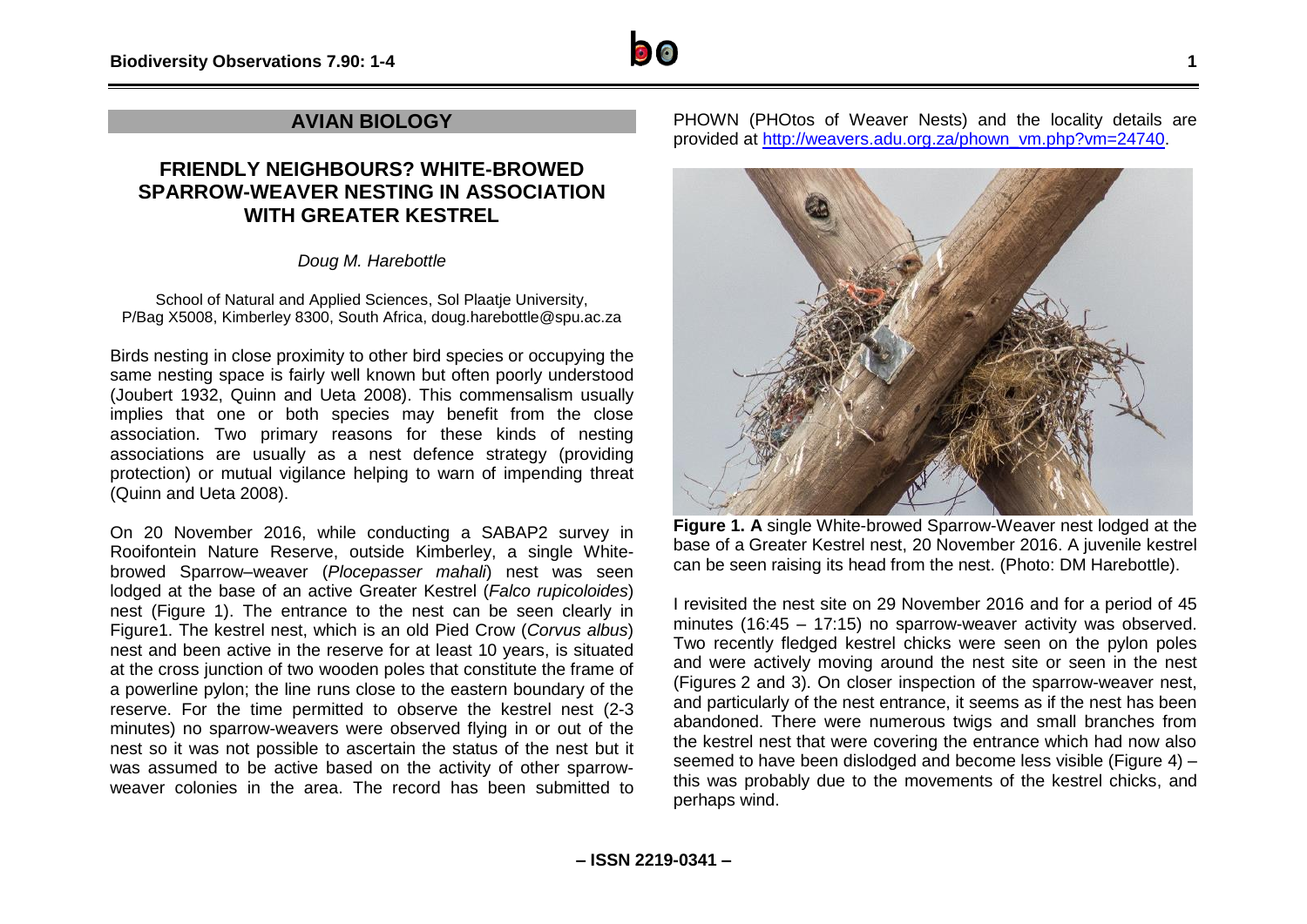

**Figure 2**. Two Greater Kestrel siblings on the top pylon pole, 29 November 2016 (Photo: B. Culver).



**Figure 3**. Greater Kestrel chick in the nest (Photo: B Culver).



**Figure 4.** White-browed Sparrow-weaver nest from below showing the twigs and branches covering the entrance.



**Figure 5.** Nests, and the large guano marks on the pole.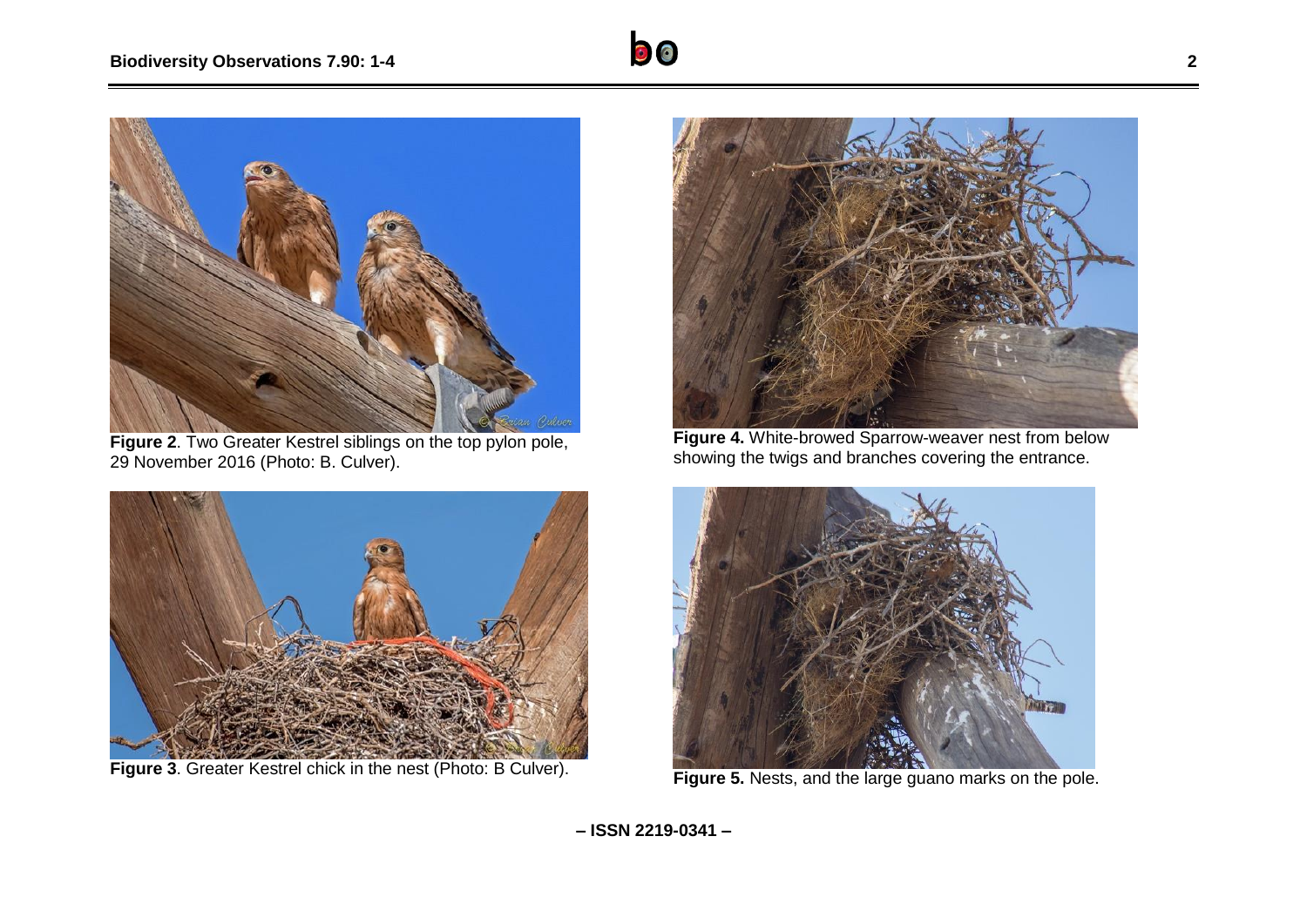

Based on the condition of the grasses used to build the nest, it seems probable that the nest was constructed at least within the last six months to one-year (D. Oschadleus *in litt.*) and that it was intended to be used by the sparrow-weaver pair. Large guano deposition marks on the pole adjacent to the nest is most likely from the kestrel chicks or the adult kestrels (Figure 5).

Although no active breeding or use of the nest was found, this is likely the first known documented case of a White-browed Sparrowweaver making use of a nest structure of another species as a foundation from which to construct its own nest. Steyn (1982), Harrison *et al.* (1997a,b) and Hockey *et al.* (2005), do not document any breeding associations between these two species.

#### **Discussion**

In southern Africa, other examples of nesting associations between different bird species include: weavers building nests close to various raptor nests (including buzzards and kites) (Joubert 1932), weavers building and hanging nests below vulture nests (Mundy *et al.* 1992), warblers building nests below weaver nests in reedbeds (Oschadleus 2016), and weavers building and hanging nests below cormorant colonies (Krochuck and Oschadleus 2016). There are a number of raptor species that have built their nests on top of Sociable Weaver (*Philetarius socius*) nests, including Spotted Eagle-Owl (*Bubo africanus*) (de Swardt 2014), Verreaux's Eagle (*Aquila verreauxii*) [\(http://vmus.adu.org.za/?vm=PHOWN-3048;](http://vmus.adu.org.za/?vm=PHOWN-3048) pers, obs) and Whitebacked Vulture [\(http://vmus.adu.org.za/?vm=PHOWN-24347\)](http://vmus.adu.org.za/?vm=PHOWN-24347) (*Gyps africanus*).

There are two documented cases of Greater Kestrels nesting in association with other species. Steyn (1982) mentions a breeding pair occupying a nest of a Lappet-faced Vulture (*Torgos tracheliotos*), nesting a mere 65 cm away from the vulture clutch; another pair, nested about three metres away from a White-faced Owl (*Ptilopsis spp.*) nest.

In the case presented here, it is interesting that a single pair of sparrow-weavers have selected this kestrel nest as a place in which to construct their own nest – there are no shortage of large thorn trees (their preferred nesting sites) in the area in which many other sparrow-weaver colonies are present. The closest White-browed Sparrow-weaver colony is less than 500 m from the kestrel nest. This then suggests a possible nest defence strategy employed by these birds, perhaps wanting to benefit by the protection of a raptor nest that 'surrounds' its own nest. This would then deter potential predators, such as crows and perhaps other aerial predators. Greater Kestrels have been observed actively chasing predators away from their nests (Steyn 1982).

An alternative hypothesis is that the sparrow-weavers may just have utilised a suitable structural space (i.e. the kestrel nest) as a foundation in which to construct a nest with neither species perhaps concerned about deriving any benefit from each other. In a review of 62 studies of nesting associations involving birds (in which at least one species was a bird), Quinn and Ueta (2008) found that most of the associations between birds and another species (including nonavian species) were purely commensal with no particular benefit to either species. Krochuck and Oschadleus (2016) also found this to be the case with no response from either weavers or waterbirds when faced with a potential threat (e.g. an over-flying raptor). The Verreaux's Eagle/Sociable Weaver association cited above also seems to suggest direct evidence of one species (the eagle) simply using a suitably available structure (Sociable Weaver nest) as an alternate nest site, this in absence of large cliffs in the surrounding landscape (J. Claassen *in litt,* pers. obs.).

It may well be that it is a combination of both protection/safety from predators and structural aspects that persuaded the sparrowweavers to utilise the kestrel nest. However, neighbourly relations